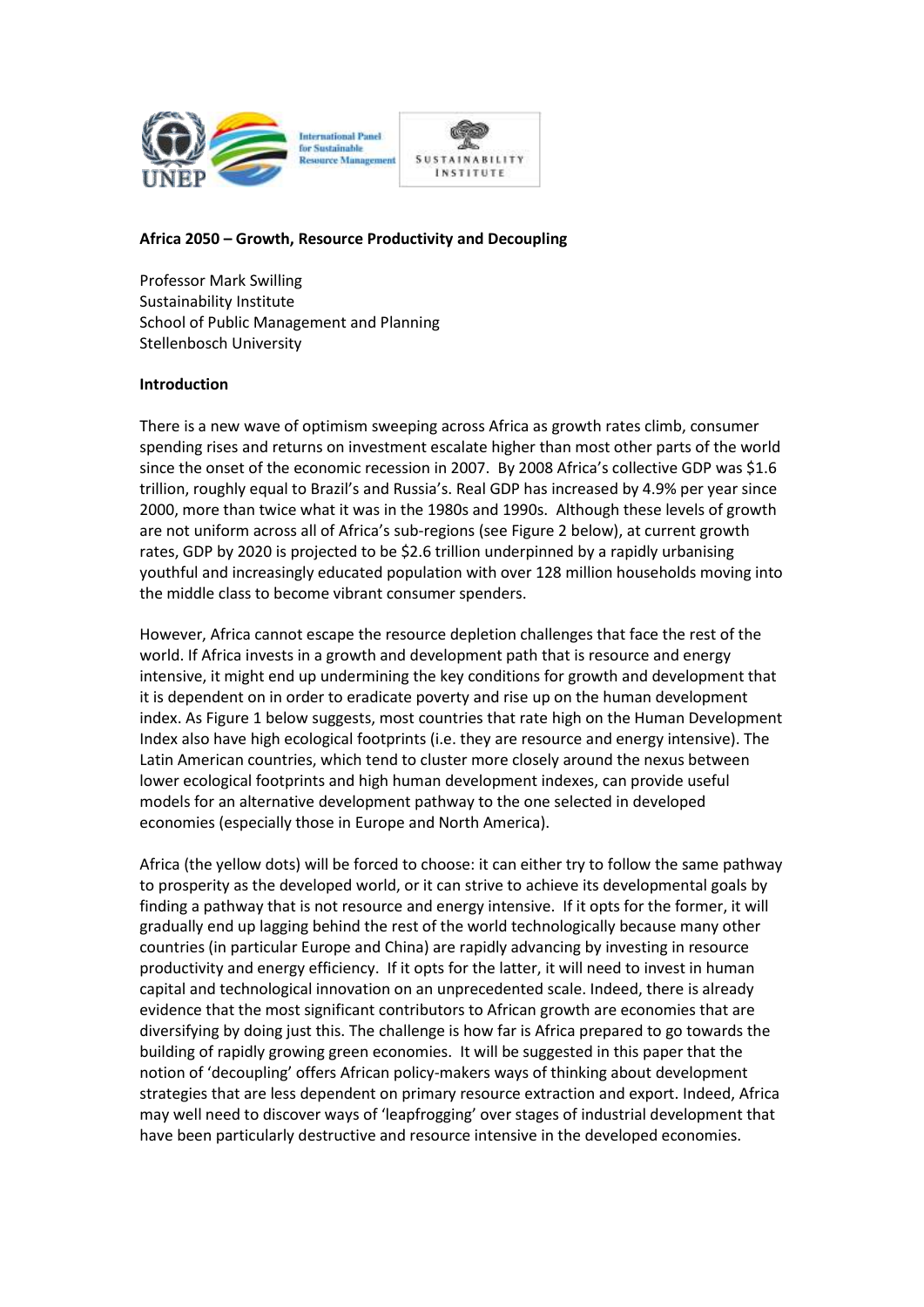**Figure 1: Countries measured along the Human Development Index and Ecological Footprint indicators, 2008**



(Source: WWF 2008)

#### **Dimensions of African Growth**

Although the boom in resource prices has clearly been a dominant driver of African economic growth, it would be a mistake to assume that other economic sectors remained stagnant. In reality, growth was spread out across a number of sectors. During the period 2002-2007, the sector share of change in real GDP was as follows (McKinsey Global Institute 2010:3):

Resources: 24% Wholesale and retail: 13% Agriculture: 12% Transport and telecommunications: 10% Manufacturing: 9% Financial intermediation: 6% Public administration: 6% Construction, real estate and business services: 5% Tourism: 2% Utilities: 2% Other services: 6%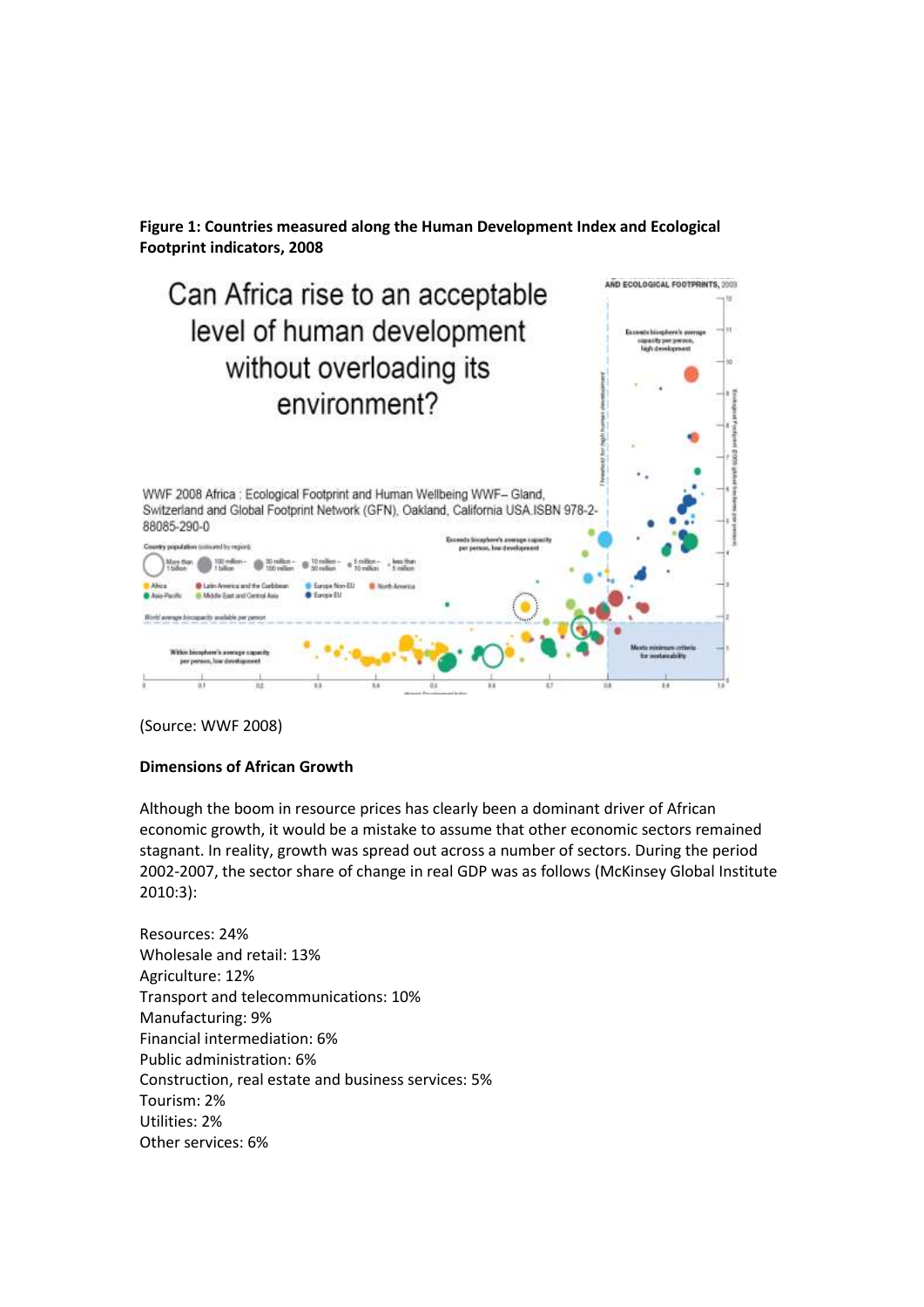According to the African Development Bank's 2010 African Economic Outlook Report released in May 2010, the average 6% growth rate for 2006-2008 dropped to 2.5% in 2009. However, the Report was optimistic that growth would rebound to 4.5% in 2010 and 5.2% in 2011 due to sound macro-economic policies, counter-cyclical interventions, sustained aid flows and increased international loans. In reality, it was continued strong demand despite the economic recession for primary resources from other fast industrialising Asian countries (in particular China) that has been particularly significant in protecting Africa from steep declines in GDP growth rates.





The McKinsey Global Institute has clustered Africa's economies into four distinct clusters (see Figure 2). The "diversified economies" (Egypt, Morocco, South Africa and Tunisia) are Africa's "growth engines" with significant manufacturing and service industries. These economies are characterised by growth in the service sectors, rapid urbanisation and growth in consumer spending of between 3-5%. The "oil exporters" have the highest GDP per capita but the least diversified economies. Their key challenge is to ensure that oil wealth is reinvested in education and infrastructure as a basis for more diversified growth. The "transition economies" such as Ghana, Kenya and Senegal have lower GDP per capita than the diversified economies and oil exporters, but they are growing steadily as they gradually diversify and benefit from intra-African regional trade. The "pre-transition economies" are very poor but are growing rapidly albeit in unstable ways. Much will depend on whether they can get the "basics" in place, such as stable governments, macro-economic stabilisation, and reliable food production (McKinsey Global Institute 2010:5-6).

What is common to all these clusters is the high level of dependency of future growth and development will be on investments in education/human capital, infrastructure (in particular urban infrastructure) and the management of resource exploitation and the related matter of resource prices.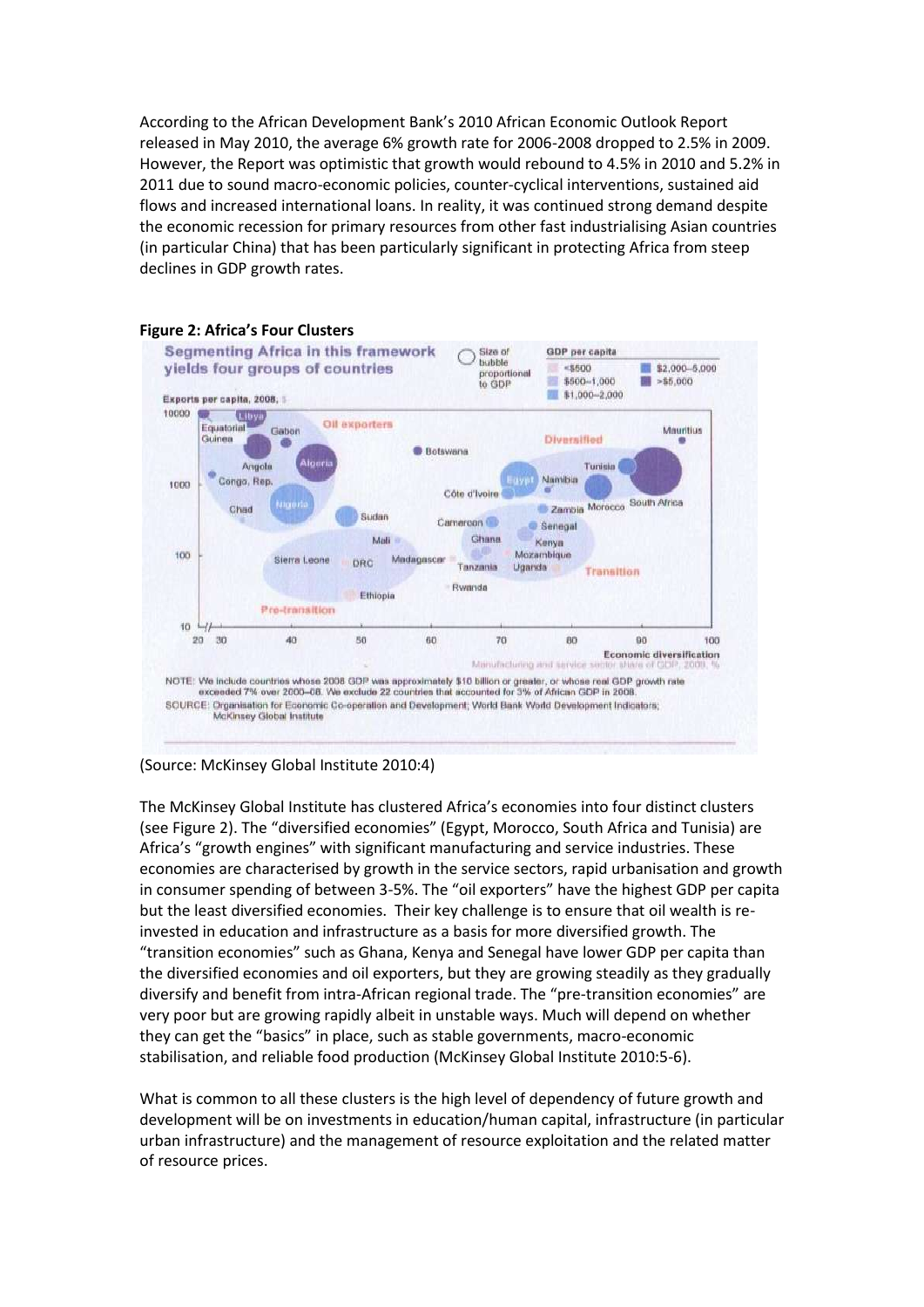#### **Africa in Global Context**

Like the rest of the world, Africa is facing the combined challenge of a global economic crisis exacerbated by the multiple impacts of a global ecological crisis. However, unlike all the other continents, Africa is confronting these challenges without the benefit of an adequately developed knowledge infrastructure to drive the kinds of innovations that are required to both withstand the global ecological-economic crisis and take advantage of the crisis to position itself more advantageously within the global economy. Nevertheless, various African Governments have started to develop climate change response strategies and Green Economy policies which suggest that they may be recognising the ecological dimension of the crisis as an opportunity that Africa may be able to exploit to its own advantage. For example, Ethiopia intends to be carbon neutral by 2020 via a combination of investments in renewable energy and reforestation which, in turn, could attract substantial carbon finance.

Africa and the global community face a 'polycrisis' that consists of a multiple set of nested crises that tend to reinforce one another. The key dimensions of this 'polycrisis' are being recognised as discussion of a "Green New Deal" gathers momentum. Attention is increasingly on the intersections between global warming, eco-system breakdown, resource depletion, the global economic crisis, poverty and urbanisation. Global warming by a minimum of 2 degrees, exacerbated by the 70% increase in GHG emissions between 1970 and 2004, is both an outcome of an unsustainable economy and the most significant catalyst for change. As the Stern Report made clear, poorer countries (especially in Africa) will suffer "first and most" from the consequences of global warming even though they have "contributed least" to global warming (Stern 2007). The global economic crisis will exacerbate this suffering as the global economy shrinks and over 50% of the value of listed companies is lost over the two year period starting in October 2007 (Gore 2010).

According to the ILO, unemployment in developing countries rose by end of 2009 by between 18 and 51 million people over 2007 levels. When food prices rose by almost 60% during the first half of 2008, the number of people living in poverty increased by between 130 and 155 million. The 2010 OECD-FAO Agricultural Outlook estimated that the total number of people who are now hungry has edged over the 1 billion mark (OECD & FAO. 2010).

The International Energy Agency predicts that global demand for oil will increase by 45% by 2030 without any evidence that it will be possible to find this amount of oil as peak oil sets in across the world's conventional oil fields, thus further undermining traditional drivers of economic recovery (International Energy Agency 2008). This may be good news for Africa's oil producers, but the bonanza will not last longer than a decade.

The United Nations Millenium Ecosystem Assessment that reported in 2005 found that 15 out of the 24 key eco-system services that we humans depend on are degraded or used unsustainably, often with negative consequences for the poor – 1.3 billion people live in ecologically fragile environments located mainly in developing countries, half of whom are the rural poor and a large bulk live in Africa.

At the same time, as the world's population is expected to grow from the current 6 billion to 8 billion by 2030, a massive urbanisation wave is underway that has already pushed the world population across the 50% urbanised mark in 2007. The inevitable result is the unprecedented expansion and creation of new cities across the developing world. African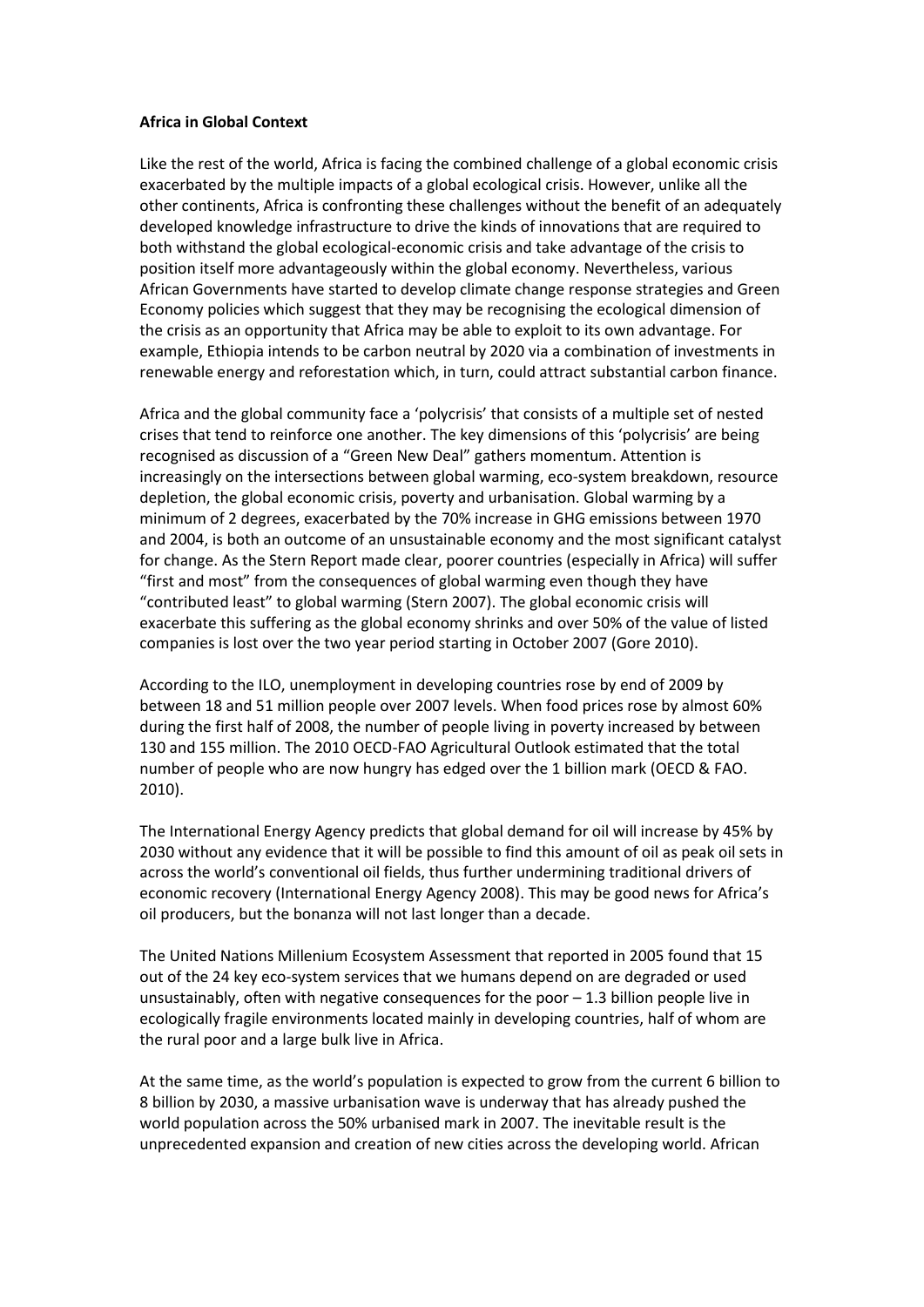and Asian cities will absorb the additional two billion people expected on the planet even though they are the least equipped to handle this challenge.

The Inter-Governmental Panel on Climate Change (IPCC) received the Nobel Prize for its 2006 report on Climate Change. African Governments have noted that this report makes it very clear that Africa is most likely going to feel the greatest impacts of global warming even though it has contributed least to the problem. The daily lives of millions of Africans will be affected. By as early as 2020 (and the IPCC estimates are all regarded as highly conservative), between 75 and 250 million people are projected to be exposed to increased water stress; in some countries yields from rain-fed agriculture could be reduced by up to 50% thus severely compromising what is already a food insecure continent; towards the end of the  $21^{st}$  century projected sea level rise will affect low-lying coastal areas many of which are the locations of large and growing cities – just adapting to these changes is projected to cost between 5-10% of GDP; and by 2080 the amount of arid and semi-arid land is project to increase by 5-8%.

# **Africa's Farms and Cities**

It is widely recognised that the growth rates of key agro-food products are either declining or negative in Africa. A largely unrecognised underlying driver is the fact that this is caused by rapidly deteriorating soils. The Washington-Based International Food Policy Research Institute estimates that 65% of all agricultural land in Africa is degraded. This results in declining yield growth rates as the effects of nutrient mining take their toll. This explains why millions of hectares of land in Africa are being abandoned and why millions get pushed into Africa's cities that depend on charcoal for energy that further exacerbates soil degradation as the trees disappear. But the world's leading foundations (Rockerfeller and Gates) allied with the biggest agricultural institutions think the problem is inadequate fertilizer and poor seeds (which Africans must now buy from Western multinationals). The United Nations Environment Programme holds a different opinion, advocating modern high yield agroecological farming methods that focus on the rebuilding of soils, support for smallholders and technical solutions that respect indigenous knowledge systgems (United Nations Environment Programme 2008).

Africa's cities are growing fast – 27 of the 100 fastest growing cities in the world are in Africa. No less than 62% of all urban dwellers in sub-Saharan Africa live in slums, compared to Asia where it varies from 43% (Southern Asia) to 24% (Western Asia), and in Latin America and the Caribbean where slums make up 27% of the urban population (UN Habitat 2008b). The large majority of cities in Sub-Saharan Africa are, therefore, slum cities. Given the fact that urbanisation rates in Africa are the highest in the world at 3.3% (UN Habitat 2008a: 4), the slum cities of Sub-Saharan Africa will be with us for the foreseeable decades. Africa is now 40% urbanised and is projected to be 60% urbanised by 2050, which translates into an increase in the *urban* population from the current 373 million to 1,2 billion by 2050 (UN Habitat 2008a: 5). If Africa's Governments continue to ignore this problem (by insisting that slumdwellers are only a problem because they refuse to go back to the rural areas), the additional 800 million urban dwellers will land up in Africa's mushrooming slums. The opportunity is obvious: urbanisation requires investments in urban infrastructure, and a growing number of largely urban-based consumers can become a key source for financing these investments.

#### **Africa's Dependence on Resources**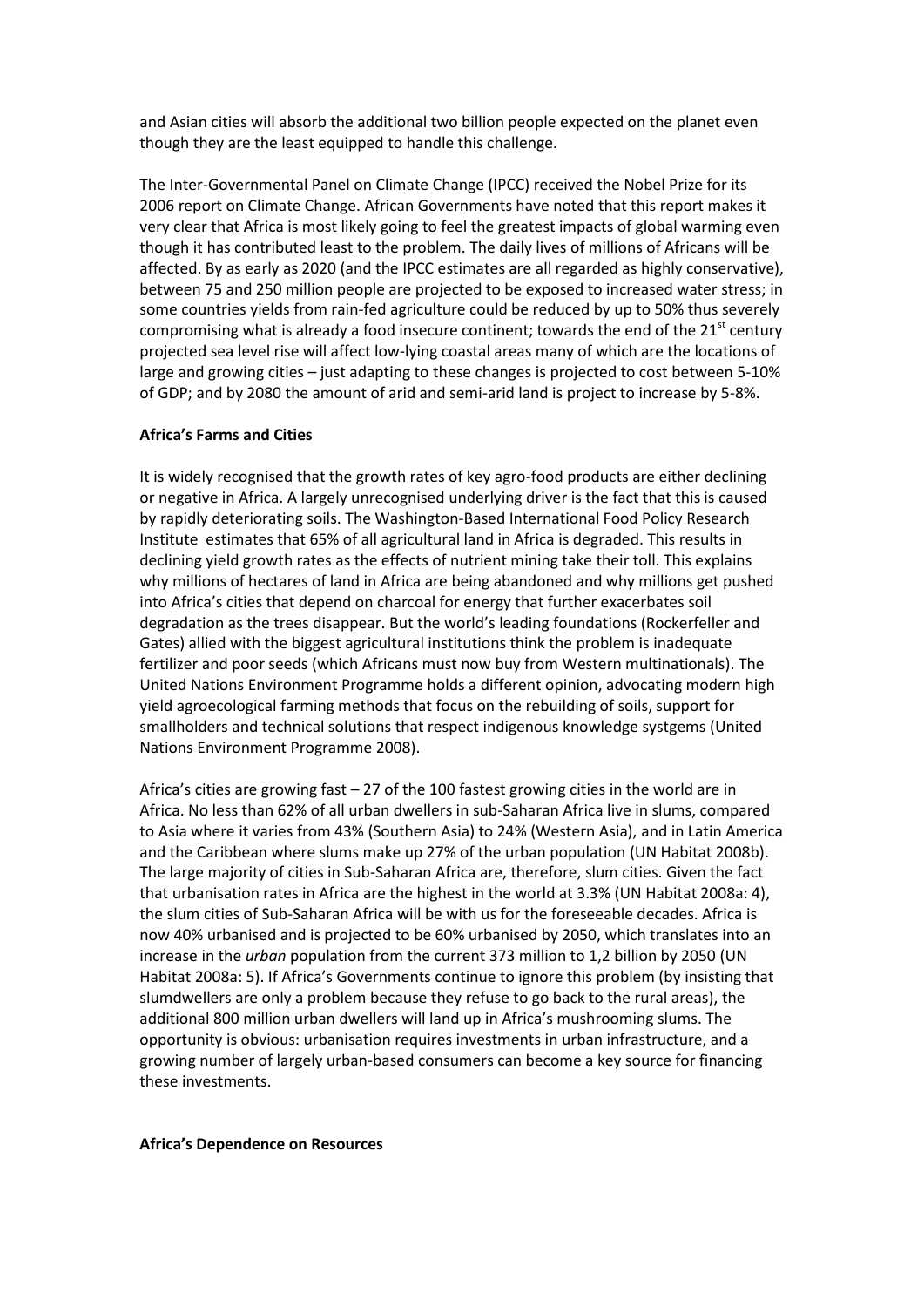In 2001 *Time* magazine ran an article entitled *Looting Africa*. This signalled a realisation that Africa's economic fortunes were once again changing. Growth rates in the 1980s averaged below 2%, but by the end of the 1990s were getting close to 3%. By 2005, growth rates were reaching 5% as the prices for primary resources rose as global growth drove up demand. Africa had become strategically important again to the world, especially China and India. However, the resource curse has not gone away. In 2000, the export of primary natural resources accounted for nearly 80% of all exports from Africa. This is much higher than the rest of the world – the export of primary natural resources accounted for only 31% of all exports from all developing countries in 2000 and 16% of the exports from advanced industrial countries in the same year. According to the UN Conference on Trade and Development, in 2003 many African countries were dependent on the export of a single resource – for example, crude oil (Angola, Congo, Gabon, Nigeria, Equatorial Guinea), copper (Zambia), coffee (Burundi, Ethiopia, Uganda), tobacco (Malawi) and uranium (Niger). Many more were dependent on the export of just two or three primary products.

In a remarkable 2005 report entitled *Where is the Wealth of Nations?*, the World Bank estimated the "genuine savings" of all countries by adjusting the national income and savings accounts by deducting the costs of resource depletion and pollution, and then adding investments in education (World Bank 2006). Resource depletion includes the gradual depletion over time of natural assets which includes forests, mineral reserves, and energy resources (e.g. oil). Echoing the clusters described in the McKinsey Report cited earlier, the countries that were the most dependent on exports of primary resources and lowest capital accumulation (measured in terms of "genuine savings") included some of the largest resource exporters, namely Nigeria, Zambia, Mauritania, Gabon, Congo and South Africa. Below is the Table from the report that lists all the African countries that were studied. The results are clear: resource extraction and export at prevailing global prices undermines investments in long-term development infrastructures and human capital.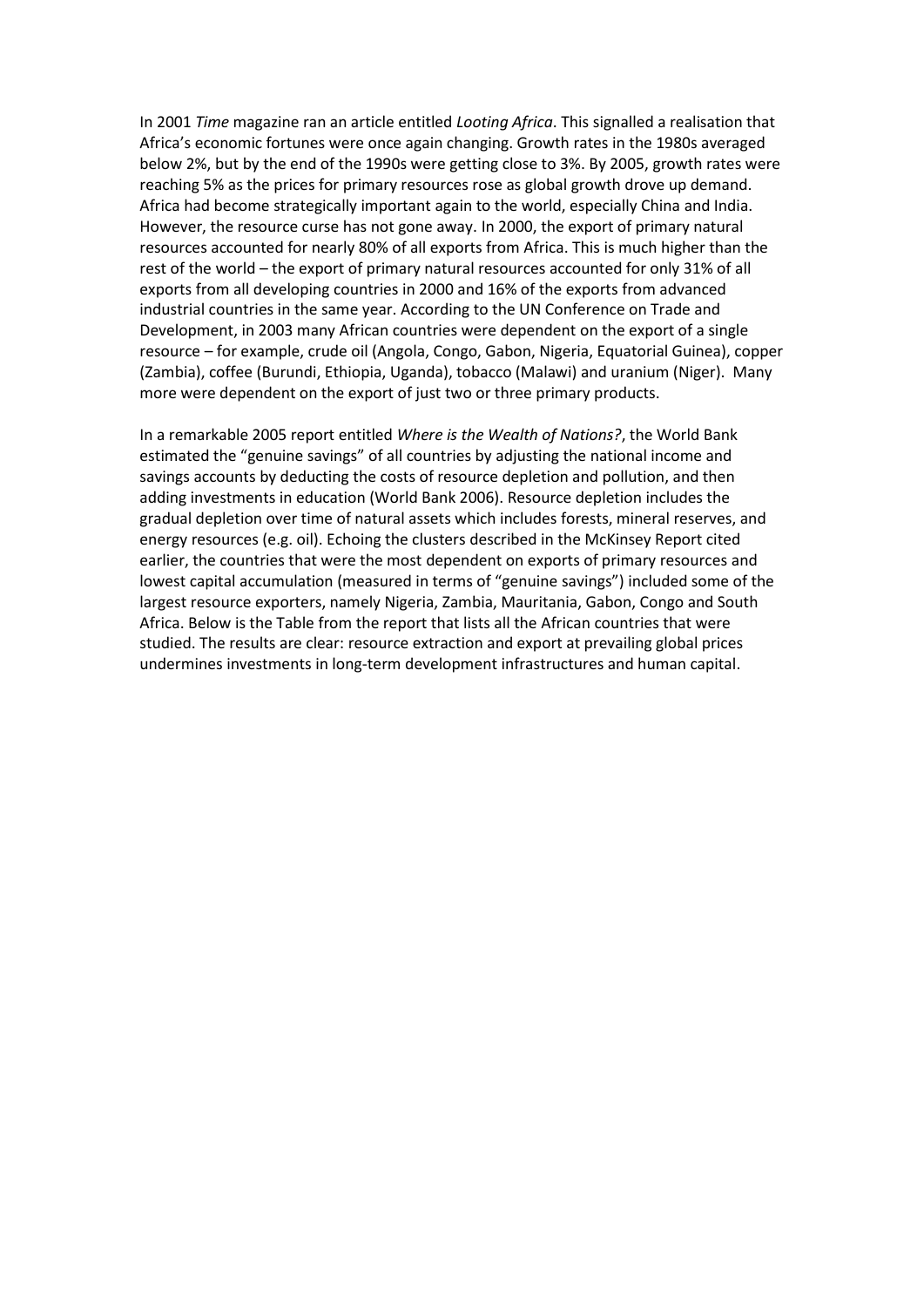|                     | Income per<br>capita | Population<br>growth<br>rate | Adjusted<br>net saving<br>per capita | Change in<br>wealth<br>per capita | Saving<br>gap |
|---------------------|----------------------|------------------------------|--------------------------------------|-----------------------------------|---------------|
|                     | (5)                  | (%)                          | (5)                                  | (5)                               | %GNI          |
| <b>Benin</b>        | 360                  | 2.6                          | 14                                   | $-42$                             | 11.5          |
| Botswana            | 2,925                | 1.7                          | 1,021                                | 814                               |               |
| <b>Burkina Faso</b> | 230                  | 2.5                          | 15                                   | $-36$                             | 15.8          |
| <b>Burundi</b>      | 97                   | 1.9                          | $-10$                                | $-37$                             | 37.7          |
| Cameroon            | 548                  | 2.2                          | $-8$                                 | $-152$                            | 27.7          |
| Cape Verde          | 1,195                | 2.7                          | 43                                   | $-81$                             | 6.8           |
| Chad                | 174                  | 3.1                          | $-8$                                 | $-74$                             | 42.6          |
| Comoros             | 367                  | 2.5                          | $-17$                                | $-73$                             | 19.9          |
| Congo, Rep. of      | 660                  | 3.2                          | $-227$                               | $-727$                            | 110.2         |
| Côte d'Ivoire       | 625                  | 2.3                          | $-5$                                 | $-100$                            | 16.0          |
| Ethiopia            | 101                  | 2.4                          | $-4$                                 | $-27$                             | 27.1          |
| Gabon               | 3,370                | 2.3                          | $-1,183$                             | $-2,241$                          | 66.5          |
| Gambia, The         | 305                  | 3.4                          | $-5$                                 | $-45$                             | 14.6          |
| Ghana               | 255                  | 1.7                          | 16                                   | $-18$                             | 7.2           |
| Kenya               | 343                  | 2.3                          | 40                                   | $-11$                             | 3.2           |
| Madagascar          | 245                  | 3.1                          | 9                                    | $-56$                             | 22.7          |
| Malawi              | 162                  | 2.1                          | $-2$                                 | $-29$                             | 18.2          |
| Mali                | 221                  | 2.4                          | 20                                   | $-47$                             | 21.2          |
| Mauritania          | 382                  | 2.9                          | $-30$                                | $-147$                            | 38.4          |
| Mauritius           | 3,697                | 1.1                          | 645                                  | 514                               |               |
| Mozambique          | 195                  | 2.2                          | 15                                   | $-20$                             | 10.0          |
| Namibia             | 1,820                | 3.2                          | 392                                  | 140                               |               |
| Niger               | 166                  | 3.3                          | $-10$                                | $-83$                             | 50.3          |
| Nigeria             | 297                  | 2.4                          | $-97$                                | $-210$                            | 70.6          |
| Rwanda              | 233                  | 2.9                          | 14                                   | $-60$                             | 26.0          |
| Senegal             | 449                  | 2.6                          | 31                                   | $-27$                             | 6.1           |
| Seychelles          | 7,089                | 0.9                          | 1,162                                | 904                               |               |
| South Africa        | 2,837                | 2.5                          | 246                                  | $-2$                              | 0.1           |
| Swaziland           | 1,375                | 2.5                          | 129                                  | 8                                 |               |
| Togo                | 285                  | 4.0                          | $-20$                                | $-88$                             | 30.8          |
| Zambia              | 312                  | 2.0                          | $-13$                                | $-63$                             | 20.4          |
| Zimbabwe            | 550                  | 2.0                          | 53                                   | $-4$                              | 0.7           |

**Table 1: African countries' adjusted national wealth and 'savings gaps', 2000**

*(Source: World Bank 2006:64)*

The calculations in this table hold the key to understanding the sustainable resource management challenge in Africa. It provides a measure of the wealth per capita of each African country and shows whether this wealth (or genuine savings referred to here as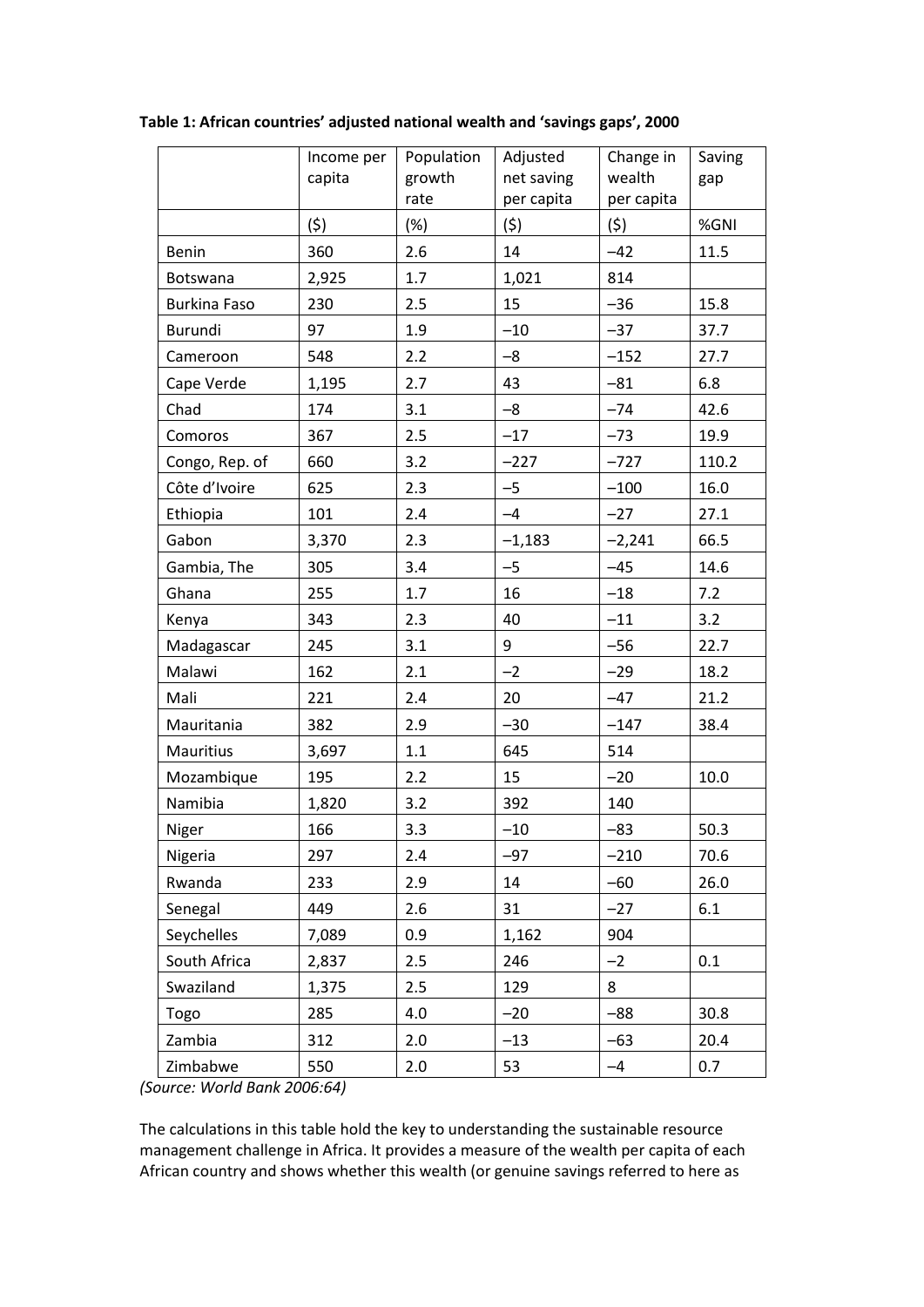'Adjusted net saving') is rising or falling over the accounting period (in this case the year 2000). The assumption is that as the population grows the available wealth must be spread across a greater number of people. This is unproblematic if wealth is accumulating at a rate that is greater than the population growth rate. If not, then wealth per capita will decline as the population increases. In Table 1 "Adjusted net saving" (or genuine savings) per capita is gross savings per capita minus resource depletion and pollution plus investment in education per capita. If the accumulation of genuine savings is faster than population growth, then genuine savings per capita will increase over time. This is reflected in the column "Change in wealth per capita" which reflects how much poorer/wealthier people get as the population expands (in \$). The last column – "Savings Gap" – is a measurement of how much extra effort is needed for a country to break even (measured as percentage increase in GNI). For example, South Africa is just on the breakeven point because genuine savings per capita is just about large enough to cope with population growth. Botswana, Mauritius, Namibia, Seychelles and Swaziland are countries where there is growing wealth (i.e. genuine savings) per capita because wealth creation has been able to stay ahead of population growth. There are a number of countries where genuine savings per capita is positive (Adjusted net saving column), but because of high population growth rates wealth per capita is declining (e.g. Benin, Burkina Faso, Cape Verde, Ghana, Kenya, Madagascar, Mali, Mozambique, Rwanda, Senegal, and Zimbabwe). The resource exporters (e.g. Rep. of Congo, Gabon, Nigeria) are clearly visible: genuine savings are negative because of the rapid depletion of natural assets without compensatory re-investments in human capital plus high population growth rates which results in massive savings gaps.

The key conclusion that can be reached from this World Bank study is that unless growth rates are decoupled from resource depletion rates, and unless resource rents are reinvested in human capital development, real wealth accumulation per capita (genuine savings) will not keep up with population growth.

The above cited World Bank report comes after more than 20 years of trade liberalisation. Contrary to the development strategies pursued by the successful Asian tigers over the same period, African Governments were strongly encouraged - some would say even compelled to lift protective tariffs across the board thus undermining local industries that were unable to compete with prices of imported goods. In the name of increasing trade, the opposite was achieved. According to Christain Aid, "[t]rade liberalization has cost sub-Saharan Africa \$272 billion over the past 20 years. Overall, local producers are selling less than they were before trade was liberalized." (Christian Aid 2005)

In response to global recessionary conditions the European Union has concluded that "Idlespite recent price falls, raw material prices are still very high from a historical perspective". In late 2008 it urged its members to use international fora to prevent Africans from increasing the prices of primary resources (European Commission 2008). If Africa continues to get poorer as it increases exports of primary resources at discounted prices, it will struggle to build up the financial resources required to invest in the kind of human capital and physical infrastructures that are required for poverty-eradicating development strategies funded from the proceeds of endogenous growth engines that are less dependent on resource exports. An obvious question is what African Governments can do to ensure better prices for their exported materials.

**Africa and Decoupling**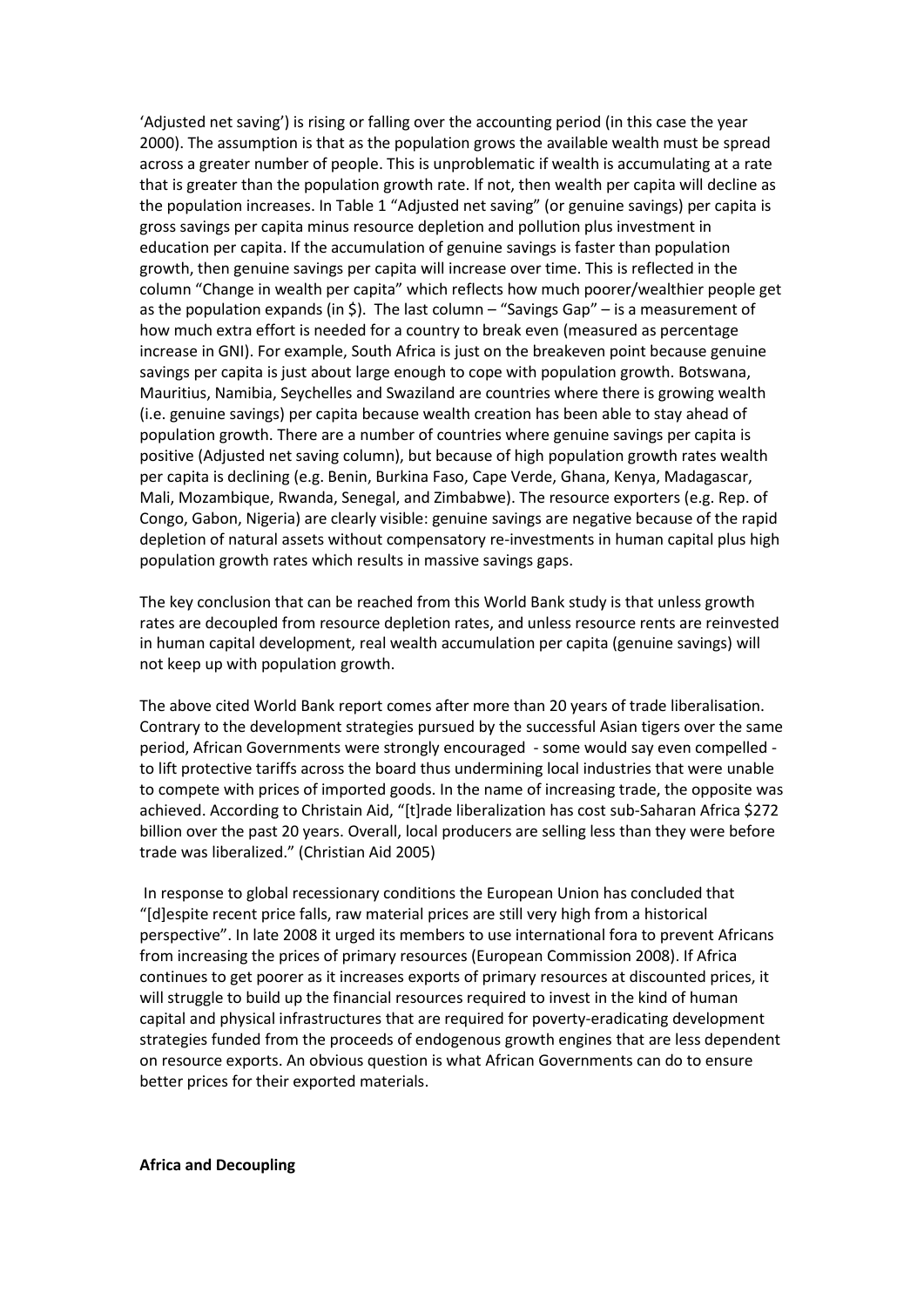The challenge facing African Governments is how best to improve human wellbeing (as measured by the Human Develoment Index) without depleting the natural resource base (as measured by the ecological footprint). For those countries with large reserves of nonrenewable resources (fossil fuels, minerals and ores), the challenge is about how best to ensure that resource rents are re-invested in human capabilities, technologies, renewable natural resources (e.g. soils, forests and water resources) and infrastructures that will be needed to sustain development once the natural resources have been depleted. This is where the notion of 'decoupling' can be particularly useful for rethinking economic growth and development strategies. Indeed, if African countries want to leapfrog into becoming leading  $c.21<sup>st</sup>$  economic players capable of eradicating poverty, decoupling economic activities from rising levels of resource use may be an essential precondition for this to happen.

To understand what decoupling means, it is useful to start with an understanding of the trends in resource use and environmental impacts. $1$  While water and land resources are difficult to quantify, Material Flow Accounting (MFA) provides a useful means of tracking the use of materials in economic activities. Up to 59 billion metric tons of raw materials are extracted globally each year, and this figure is increasing rapidly (see Figure 3). Between 1900 and 2005, material extraction rose by a factor of 8, with the most significant growth coming from construction materials (growing by a factor of 34) and ores/industrial minerals (growing by a factor of 27). In 1900, biomass accounted for almost 75% of total material use, but its share had dropped to only one third by 2005. The global economy has gradually reduced its dependence on renewable materials (i.e. biomass) and increased its dependence on finite mineral resources that cannot be replaced. The world needs to find its way back to a dependence on renewable resources.

1

<sup>&</sup>lt;sup>1</sup>. This section draws on the Decoupling Report of the Resource Panel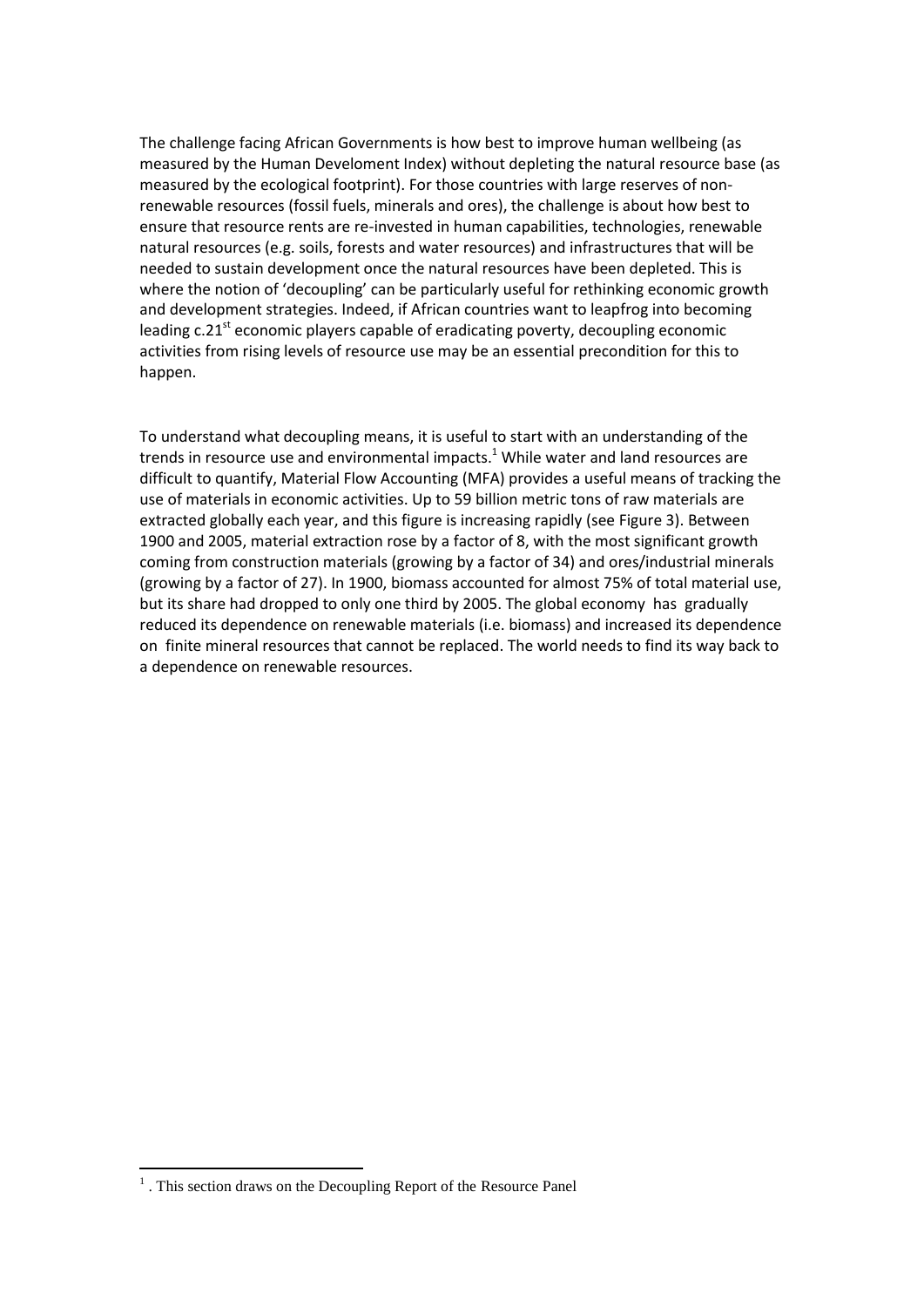

**Figure 3: Global material extraction in billion tons, 1900-2005** 

Contrary to what one might expect, increasing demand for limited resources has been accompanied by declining prices. Resource prices declined by an average of 30% during the 20<sup>th</sup> century. Price increases have only been temporary, and are typically followed by a continuation of the downward trend. Despite this, rates of growth in the extraction of raw materials (a factor of 8) have been slower than rates of growth in economic activity (a factor of 23), indicating that a certain amount of resource decoupling has occurred spontaneously. For those resource-rich resource exporting African countries, the general trend of rising demand for natural resources and declining real prices up until at least 2000 poses very serious challenges for economic growth and development policy. Although colonial and post-colonial relationships ensured that African countries were prevented from strengthening their market position in order to secure higher resource prices, weak and unstable governance has also meant that resource rents were misdirected into elite consumption rather than into the development of human capabilities, infrastructures and renewable natural resources. The solution clearly lies in making sure that resource prices are fair and that resource rents are properly re-invested.

At the same time, as Figure 4 below demonstrates, the overall material intensity of the global economy has declined from 2.1 tons in 1980 to 1.6. tons per 1000 US \$ in 2002. In other words, 25% less material input was required in 2002 compared to 1980 to produce one unit of real GDP. This advance has to do with the innovations made possible by investments in human capabilities, infrastructures and (from the 1970s onwards) the information and communications technology revolution, new materials and biotechnologies. Even in Africa, where material intensity is highest (i.e. 6-7 tons per 1000 US \$), there has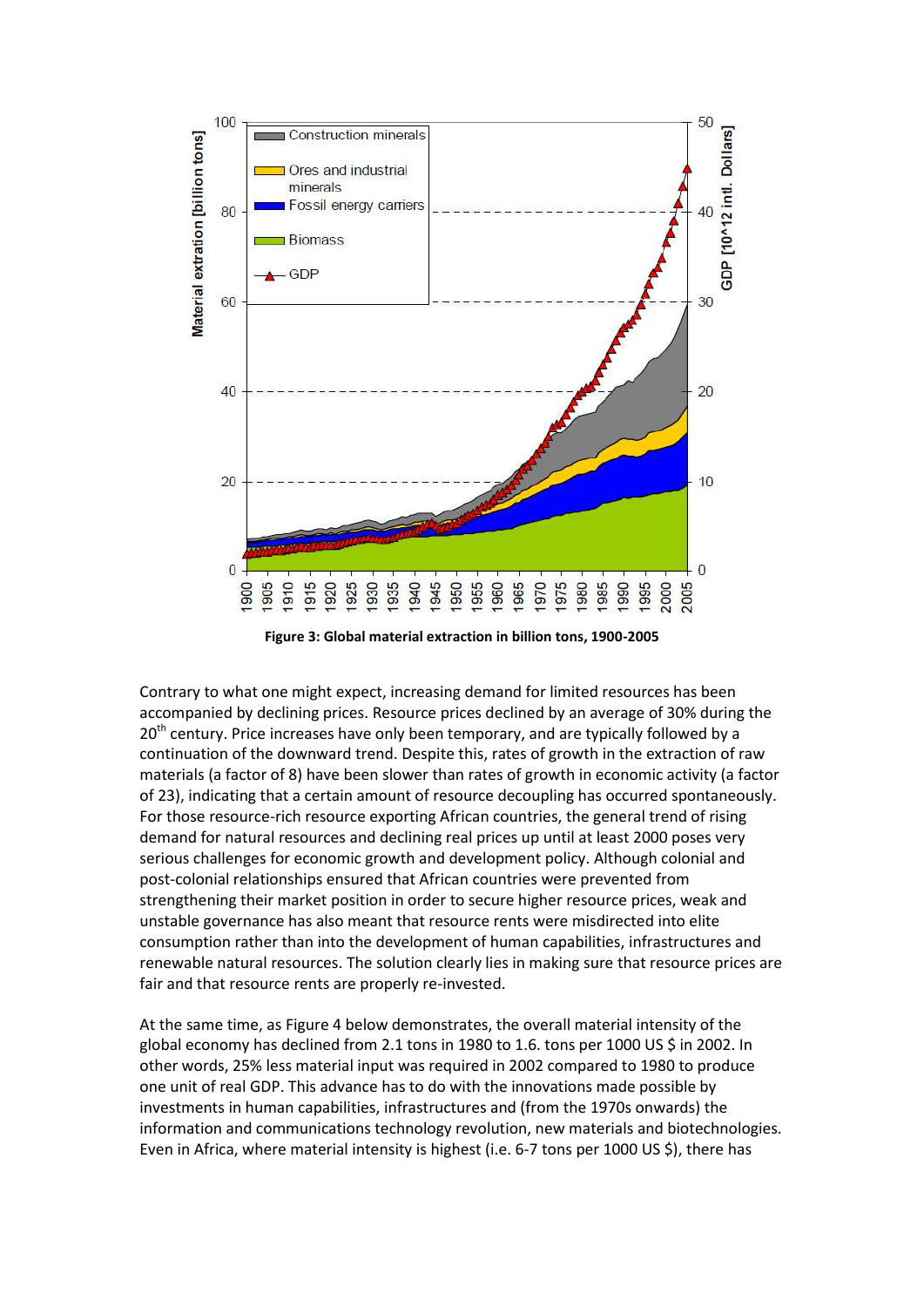been an improvement as some economies have redeployed resource rents into economic diversification.

This process of relative resource reduction on a global scale has been a key driver of global GDP growth, mainly to the benefit of the majority of citizens in industrialized countries and a growing middle class in the new industrialising countries. Figure 3 also reveals that Western Europe and North America were the most efficient economies due, of course, to their investments in infrastructures and technological capabilities, and the overall process of relocating extractive industries into other parts of the world. By contrast, the resource-rich resource exporting countries in Latin America, Africa, Oceania (due mainly to Australia's rapid rise as a coal and iron ore producer) and Asia were either highly inefficient (Africa or Transition Countries) or were building fast growing economies that were increasingly dependent on construction minerals, ores and fossil fuels (Asia and Oceania). The material intensity of Latin American countries has remained stable at 3-4 tons per 1000 US \$ of output which suggests that high growth rates driven by natural resource exploitation is generating significant resource rents that are being reinvested in economic diversification.



**Figure 4: Resource use per 1000 US\$, 1980-2002**

Average metabolic rates at the global level have risen in recent years as large high density developing economies have attempted to enhance quality of life by accelerating manufacturing and resource exploitation. . This represents a significant challenge for decoupling in developing countries as there is less room for reducing metabolic rates than is the case in industrialised nations where the majority of basic needs have been met and the large bulk of the required infrastructures are in place. Africa, of course, is in exactly the opposite position.

According to the World Bank Africa's unmet annual infrastructure investment requirement is \$22 billion plus an additional \$17 billion per annum that needs to be spent on operations and maintenance. To address this problem, the AU Heads of State Summit resolved at its July 2007 meeting to establish the Pan-African Infrastructure Development Fund (PAIDF). The aim of the PAIDF is to mobilize public sector funds to leverage private sector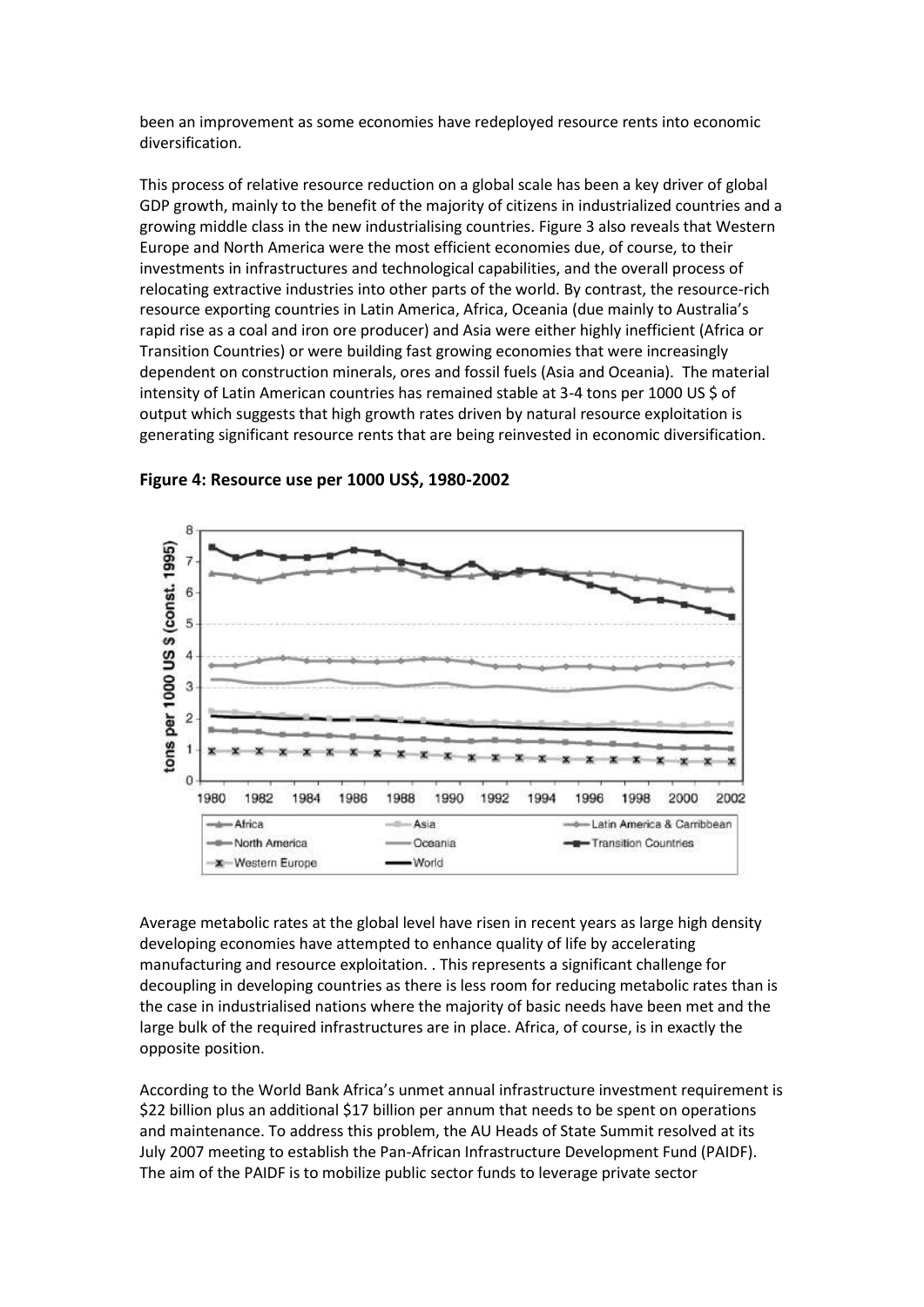investments via public-private-partnerships. The focus of this fund is energy and power, telecommunications, transport, and water and sanitation. Without these investments in infrastructures that will conduct key strategic natural resource flows through African economies in more efficient and effective ways, current projections for future growth will not be realized. The question, of course, is what kind of infrastructures will be built? Will they set up African economies to be resource efficient and low-carbon, or will they be built in accordance with the same criteria that have been used to build the unsustainable infrastructures in developed countries?

# **Defining Decoupling**

**Resource decoupling** refers to decoupling the rate of use of (primary) resources from economic activity**,** which is equivalent to "dematerialization". It implies using less material, energy, water and land resources for the same economic output. If there is resource decoupling, there is an increase in resource productivity or, in other words, an increase in the efficiency with which resources are used. Resource productivity can usually be measured unequivocally: it can be expressed for a national economy or for an economic sector or even for a certain economic process or production chain by dividing added value by resource use (e.g. GDP/Domestic Material Consumption). If this quotient increases with time, resource productivity is rising. Another way to demonstrate resource decoupling is comparing the gradient of economic output across time with the gradient of resource input: if the latter is smaller, there is resource decoupling (see Figure 5).

**Impact decoupling**, by contrast, refers to the relation between economic output and (various) negative environmental impacts. There are environmental impacts associated with the extraction of resources required (such as groundwater pollution due to mining or agriculture), environmental impacts from production (such as land degradation, wastes and emissions), environmental impacts associated with the use phase of commodities (for example mobility resulting in  $CO<sub>2</sub>$  emissions), and there are post-consumption environmental impacts (again wastes and emissions). Methodologically, these impacts can be estimated by life cycle analysis (LCA) in combination with various input-output techniques. If environmental impacts become dissociated from added value in economic terms, there is impact decoupling. On aggregate system levels such as a national economy or an economic sector, it is methodologically very demanding to measure impact decoupling, because there is a whole number of environmental impacts to be considered, their trends may be quite different or not even monitored across time, and system boundaries as well as weighting procedures are contested.

Another distinction has often been made between "relative" and "absolute" decoupling. Relative decoupling means that the growth rate of the environmentally relevant parameter (be it resources used or some measure of environmental impact) is lower than the growth rate of its economic driver (for example GDP). There still exists a positive association, but the elasticity of this relation is below 1. Absolute decoupling, in contrast, was used for a situation in which resource use declined, irrespective of the growth rate of the economic driver. This latter relation is implied by the so-called environmental Kuznets curve that claims that if prosperity rises beyond a certain point, the environmental impact of production and consumption decreases. This model, the empirical evidence suggests, applies only in exceptional cases. While relative decoupling seems to be common, absolute reductions in resource use are rare. An absolute reduction in resource use occurs when the growth rate of resource productivity exceeds the growth rate of the economy.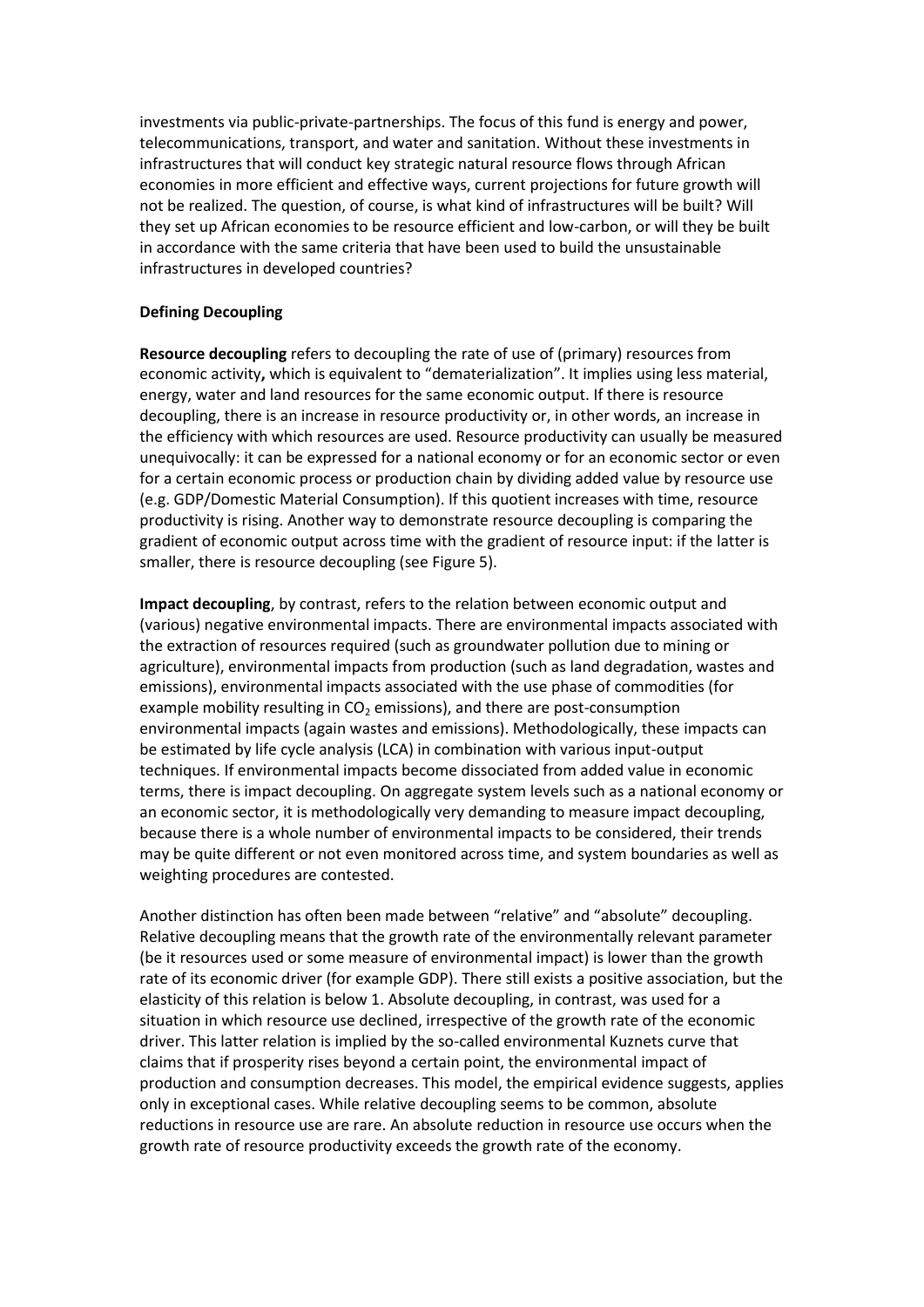# **Figure 5: Stylised depiction of resource and impact decoupling**



# **Future scenarios of global materials use**

The increased demand for resources that accompanies development presents serious threats to remaining reserves. The following scenarios for the period 2000-2050 indicate the kind of impacts that can be anticipated based on UN population projections, the assumption that the composition of demand for materials will stay the same, and the assumption that the relationships between population density and metabolic rates will remain the same:

# *Scenario 1: Business as usual (Freeze and catch up)*

In this scenario, relative decoupling continues in industrialised countries, and their metabolic rates stay constant (freeze) at 2000 levels while developing countries increase their metabolic rates to similar levels (catch up) without any form of decoupling. This assumes little innovation will take place to drive reductions in resource use and is in accordance with current trends. It is likely to see the doubling of metabolic rates in developing countries, the tripling of annual resource extraction and consumption (raising the global average to 16 tons per capita), the quadrupling of emissions to a dangerous 26.8 GtC/yr and the transgression of all environmental limits.

*Scenario 2: Moderate contraction and convergence (Factor 2 reduction and catch up)* In this scenario, industrial countries pursue strategies to reduce resource use by a factor of 2 by 2050, and developing countries aim to catch up to these reduced rates by decoupling growth rates from rates of resource use. This could achieve a comfortable middle class lifestyle for all, but would require substantial changes to modes of production and consumption in developed countries and innovation for decoupling in developing nations. Between 2000 and 2050, global average metabolic rates would remain more or less unchanged (at 8 tons per capita) whilst annual resource extraction levels would increase by 40%, and global emissions would more than double to 14.4 GtC/yr. Overall constraints aren't likely to be transgressed beyond current levels, and the greenhouse gas emissions are in line with the mid-range of IPCC forecasts.

*Scenario 3: Tough contraction and convergence (Freeze at 2000 levels and converge)* In this scenario, the target level of global resource consumption in 2050 equals that of the year 2000. Metabolic rates of industrial countries decrease and those of developing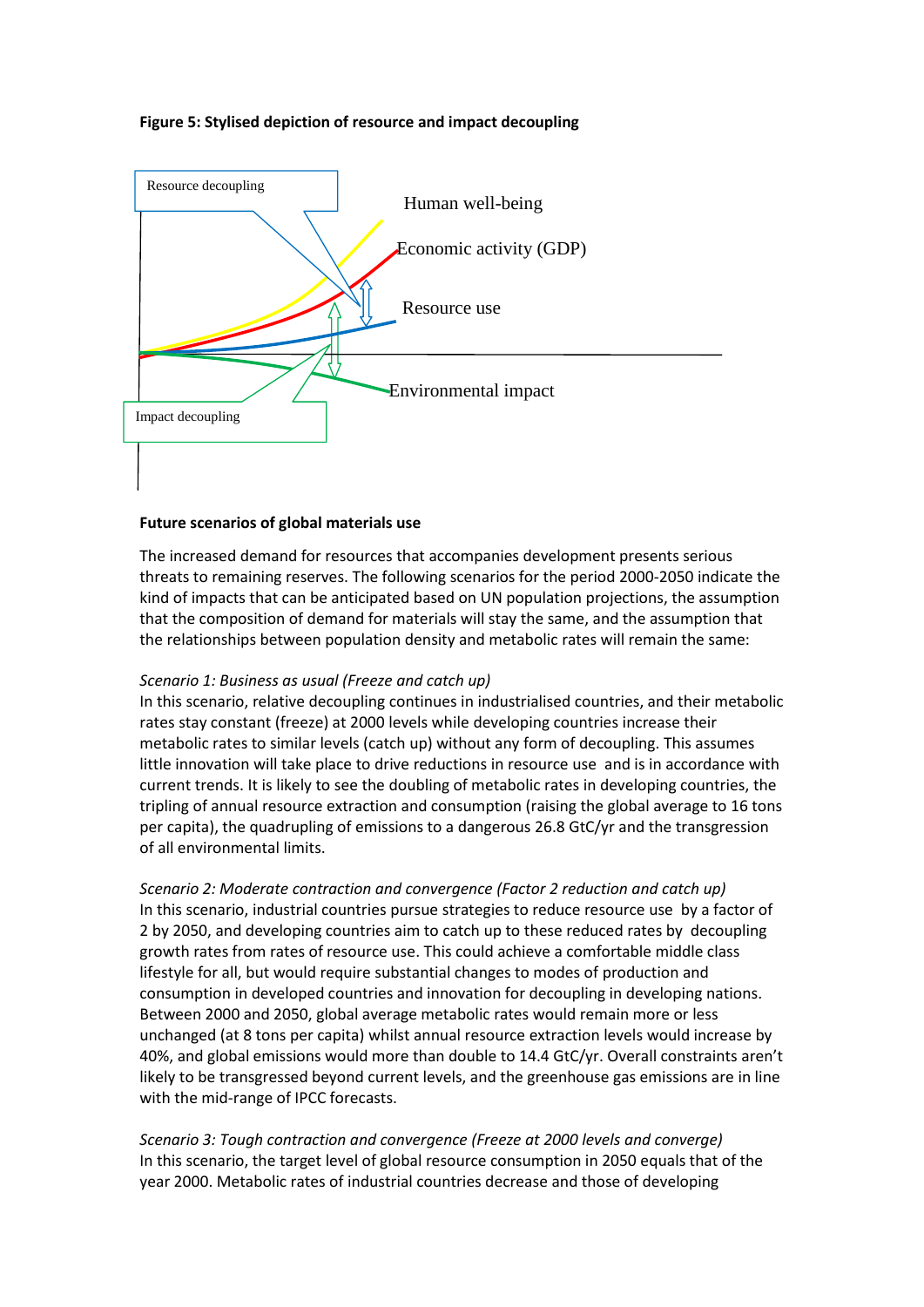countries increase, converging at around 6 tons per capita. This requires significant measures to reduce resource use in industrialised countries in order to reduce their metabolic rates by a factor of 3-5, and relative decoupling by developing countries to reduce average metabolic rates by 10-20%. This would require extreme restraint and unprecedented innovation, but it would allow for population growth without increases in environmental pressure beyond 2000 levels. Global emissions would stay constant at 2000 levels of 6.7 GtC/yr, approximately 20% above recommended levels (GCI 2003).

The business as usual scenario provides an insight into what lies ahead if we do not change the approach to resource use. Unless significant resource use reduction relative to growth is achieved, it will not be possible to eradicate poverty and continue to meet the needs of a growing population. As the implications of resource depletion start to work their way through the economy, the pressure for policy change and innovation for decoupling will become difficult to resist. African countries, in particular, may well find themselves in an interesting new economic position in the world. For developed economies to make the transitions envisaged in scenarios 2 and 3, innovations that result in significant improvements in resource productivity will be required. This, in turn, could translate into a willingness to pay higher prices for primary resources; or put differently, rising resource prices might be a necessary condition for investments in innovations aimed at improving resource productivity. Either way, African stands to benefit, especially if the rising value of resource rents translates into increased investments in human capabilities, technological development, infrastructure and renewable natural resources.

# **Decoupling and Future Choices**

Governments that lead the way by facilitating investments in innovation will reap the benefits when inaction is no longer an option, and those that are late to respond will find themselves dependent on technology transfers from elsewhere. Constraining global warming to a 2 degree temperature increase as demonstrated in Scenario 3 will require greater levels of innovation than Scenario 2, supported by a global consensus that poverty reduction cannot be achieved with business as usual approaches. The comforts of modern lifestyles need not necessarily be threatened, but certain established modes of consumption will need to change to be less resource-intensive (e.g. the design of products to last for a short period of time which results in high waste outputs).

Recent financial crises have led governments around the world to question their approaches to economic growth, and there is a growing realization that there is congruence between economic and environmental interests. Investing in resource productivity and energy efficiency is being seen as an opportunity to create jobs, improve infrastructural services, build new knowledge industries and rebuild the ecosystem's capacity to support life. The United States, China, South Korea, Costa Rica, Sweden, South Africa and Ethiopia are examples of countries that have made substantial commitments to 'Green New Deals' aimed at stimulating economic growth through the creation of millions of 'green collar' jobs. UNEP argues that the \$2-3 trillion assigned to reviving the global economy should be channelled into a 'Global Green New Deal' that would go beyond economic stimulus to ensure that the most vulnerable are protected, extreme poverty is ended by 2025, and substantial advances are made in reducing carbon dependence, water scarcity and environmental degradation (Barbier 2009).

To conclude, African governments face a choice: will resource depletion and the global investments in innovation be ignored in order to pursue traditional resource/energy